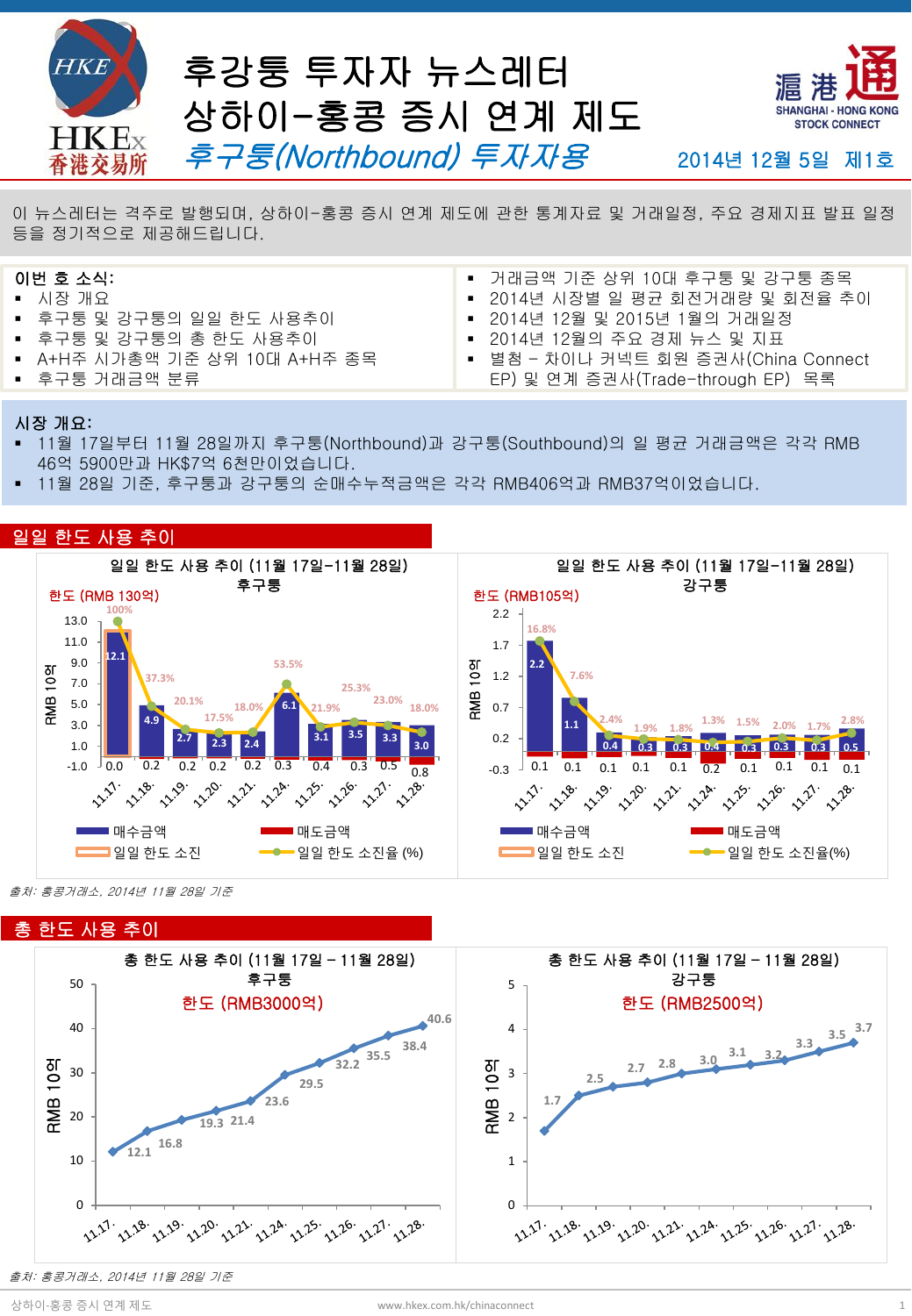# A+H 시가총액 기준 상위 10대 A+H 동시상장 종목

| A+H 시가총액 기준 상위 10대 A+H 동시상장 종목 |             |                 |                |                |                |                |                |                    |           |  |
|--------------------------------|-------------|-----------------|----------------|----------------|----------------|----------------|----------------|--------------------|-----------|--|
| 종목명                            |             | $A + H$<br>시가총액 | 후구퉁 거래금액       |                | 강구퉁 거래금액       |                | A 주<br>시가총액    | <b>SSE</b><br>시가총액 | A주 대비     |  |
|                                | (A+H주)      | (US\$<br>10억)   | 매수<br>(US\$~m) | 매도<br>(US\$ m) | 매수<br>(US\$ m) | 매도<br>(US\$ m) | (US\$ 10억)     | 순휘                 | 할인        |  |
|                                | 페트로차이나      | 238             | 16.63          | 9.41           | 2.86           | 0.79           | 215            |                    | $-18.45%$ |  |
|                                | 2. 공상은행     | 233             | 314.84         | 27.62          | 11.79          | 0.09           | 174            | 2                  | 3.14%     |  |
|                                | 3. 중국건설은행   | 190             | 124.74         | 14.14          | 0.09           | 0.01           | $\overline{7}$ | 71                 | $-0.89%$  |  |
| 4.                             | 농업은행        | 151             | 165.13         | 7.91           | 2.88           | 0.02           | 136            | 3                  | 2.29%     |  |
|                                | 5. 중국은행     | 149             | 45.91          | 12.20          | 0.25           | 0.07           | 106            | $\overline{4}$     | $-4.84%$  |  |
|                                | 6. 중국인수보험   | 102             | 165.69         | 27.93          | 0.85           | 0.82           | 77             | 6                  | $-5.53%$  |  |
|                                | 7. 시노펙      | 101             | 16.28          | 3.82           | 0.95           | 0.15           | 80             | 5                  | $-6.67%$  |  |
|                                | 8. 중국평안보험   | 65              | 582.09         | 47.74          | 4.23           | 0.34           | 39             | 9                  | 3.83%     |  |
|                                | 9. 교통은행     | 63              | 42.36          | 3.57           | 1.83           | 0.18           | 34             | 13                 | $-4.61%$  |  |
|                                | 10. 중국신화에너지 | 53              | 87.18          | 3.00           | 0.08           | 0.07           | 43             | 7                  | 9.24%     |  |

출처: 상하이 증권거래소 및 홍콩거래소, 2014년 11월 28일 기준, 11월 17일-11월 28일에 해당하는 거래금액

### 후구퉁 거래금액 분류



참고: CAT A EP (포지션 1 -14), CAT B EP (포지션 15-65) CAT C EP (포지션 >65). 기타 자세한 사항은 [여기](http://www.hkex.com.hk/eng/stat/epstat/exreport.htm)를 클릭하시기 바랍니다. 출처: 홍콩거래소, 2014년 11월 28일 기준 , 11월 17일-11월 28일에 해당하는 거래금액

## 거래금액별 상위 10대 종목

| 총 거래금액 기준 상위 10대 A주 (후구퉁)   | 총 거래금액 기준 상위 10대 홍콩주 (강구퉁) |                    |            |             |                            |                            |                    |            |              |
|-----------------------------|----------------------------|--------------------|------------|-------------|----------------------------|----------------------------|--------------------|------------|--------------|
| 종목명/<br>종목코드                | 거래금액<br>(US\$ 1백만)         | 시가총액<br>(US\$ 10억) | *주가<br>수익률 | 배당수익<br>(%) | 종목명/<br>종목코드               | 거래금액<br>(US\$ 1백 <u>만)</u> | 시가총액<br>(US\$ 10억) | *주가<br>수익률 | 배당수익<br>(% ) |
| 1. 대진철도<br>(SH.601006)      | 806                        | 23                 | 10x        | 4.49        | 1. Tencent 홀딩스<br>(HK.700) | 51                         | 150                | 58x        | 0.19         |
| 2. 중국평안보험<br>(SH.601318)    | 630                        | 39                 | 11x        | 1.41        | 2. 중심국제<br>(HK.981)        | 27                         | $\overline{4}$     | 19x        |              |
| 3. 상해자동차<br>(SH.600104)     | 557                        | 35                 | 8x         | 6.07        | 3. 상해전기그룹<br>(HK.2727)     | 24                         | $\overline{2}$     | 20x        | 2.00         |
| 4. 귀주모태주<br>(SH.600519)     | 438                        | 29                 | 12x        | 2.55        | 4. 낙양몰리브덴                  | 23                         |                    | 17x        | 3.53         |
| 5. 공상은행<br>(SH.601398)      | 342                        | 174                | 5x         | 6.48        | (HK.3993)<br>5. 봉황위성TV홀딩스  | 21                         | $\overline{2}$     | 15x        | 1.77         |
| 6. 중국태평양보험그룹<br>(SH.601601) | 336                        | 25                 | 22x        | 1.66        | (HK.2008)<br>6. 시노펙상해석유화학  |                            |                    |            |              |
| 7. 초상은행<br>(SH.600036)      | 300                        | 41                 | 5x         | 5.10        | (HK.338)                   | 19                         |                    | 10x        | 4.36         |
| 8. 안휘해라시멘트<br>(SH.600585)   | 218                        | 12                 | 8x         | 1.92        | 7. 차이나모바일<br>(HK.941)      | 18                         | 251                | 13x        | 3.30         |
| 9. 상해포동발전은행<br>(SH.600000)  | 217                        | 38                 | 5x         | 5.32        | 8.중국해양유전서비스<br>(HK.2883)   | 18                         | 3                  | 7x         | 3.96         |
| 10. 중신증권<br>(SH.600030)     | 206                        | 28                 | 24x        | 0.87        | 9. 인화상업홀딩스<br>(HK.1387)    | 17                         |                    |            |              |
|                             |                            |                    |            |             | 10. 보스덩국제홀딩스<br>(HK.3998)  | 16                         |                    | 11x        | 2.71         |

출처*:* 상하이 증권거래소 및 홍콩거래소, 2014년 11월 28일 기준 , 11월 17일-11월 28일에 해당하는 거래금액 *\**과거 주가수익률*(Historical P/E Ratio)*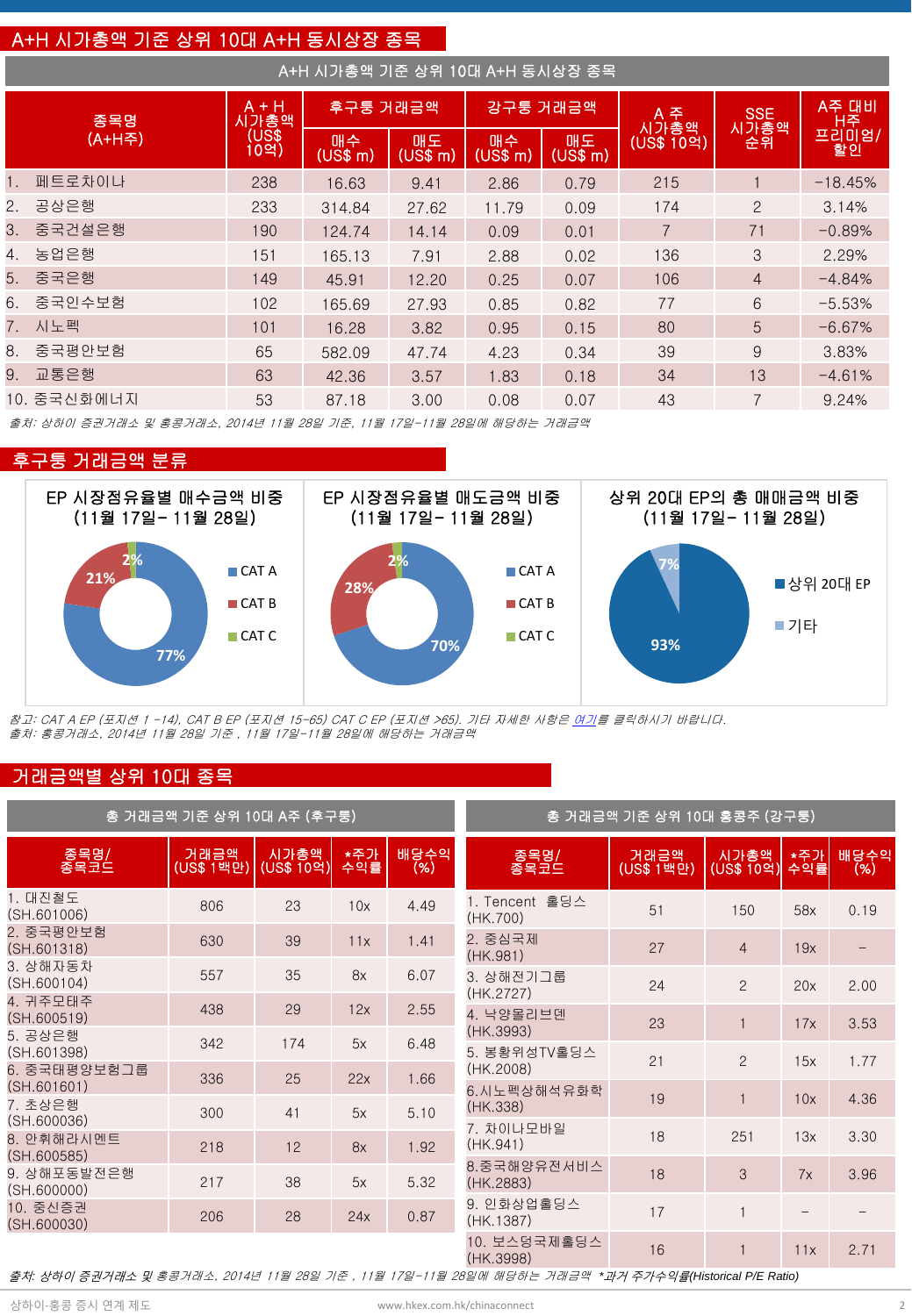

출처: 세계거래소연맹(WFE) 및 홍콩거래소. 2014년 10월 31일 기준. 홍콩거래소의 ADT 및 회전율 수치는 ETF 상품을 포함하나 워런트(warrants)는 제외합니다.

#### 2014년 12월 및 2015년 1월 거래일정



출처: 상하이 증권거래소의 관련 페이지는 [여기](http://www.sse.com.cn/marketservices/hkexsc/home/holiday/) 를 클릭하고 (중국어 버전만 제공함), 홍콩거래소는 [여기](http://www.hkex.com.hk/eng/market/sec_tradinfra/chinaconnect/Calendar.htm) 를 참고하시기 바랍니다.

### 2014년 12월 주요 경제 뉴스 및 지표

| 2014년 12월 |  |                                                                                                    |                                                         |            |  |                                           |                                                                          |  |
|-----------|--|----------------------------------------------------------------------------------------------------|---------------------------------------------------------|------------|--|-------------------------------------------|--------------------------------------------------------------------------|--|
|           |  |                                                                                                    | 2014.12.05 • 홍콩: 외환보유액                                  | 2014.12.12 |  | - 중국: 도시지역 고정자산 YTD YoY<br>- 중국: 산업생산 YoY |                                                                          |  |
| $\bullet$ |  |                                                                                                    | - 2014.12.08 ▪ 중국: 수출 YoY<br>• 중국: 수입 YoY<br>• 중국: 무역수지 |            |  |                                           | 중국: 산업생산 YTD YoY<br>중국: 소매판매 YoY<br>• 중국: 소매판매 YTD YoY<br>• 홍콩: 산업생산 YoY |  |
| $\bullet$ |  | 2014.12.10 • 중국: CPI YoY<br>중국: PPI YoY<br>중국: RMB 사회융자총액<br>중국: 통화량 M0/M1/M2 YoY<br>중국: 위안화 신규 대출 |                                                         |            |  |                                           | 2014.12.14 • 중국: 외국인직접투자 YoY                                             |  |
|           |  |                                                                                                    |                                                         | 2014.12.16 |  |                                           | 중국: HSBC/Markit 제조업 플래시<br>구매관리자지수(PMI)                                  |  |
|           |  |                                                                                                    |                                                         | 2014.12.18 |  | • 중국: 11월 중국 부동산 가격<br>• 홍콩: 계절조정 실업률     |                                                                          |  |

상하이-홍콩 증시 연계 제도에 대한 기타 자세한 정보는 이 곳을 통해 확인하실 수 있습니다.

웹사이트: [www.hkex.com.hk/chinaconnect](http://www.hkex.com.hk/chinaconnect) 이메일 : [info@hkex.com.hk](mailto:info@hkex.com.hk) 뉴스레터: [창간호](http://www.hkex.com.hk/eng/market/sec_tradinfra/chinaconnect/Documents/Shanghai-Hong Kong Stock Connect Newsletter - Launch Issue_En.pdf)

#### 법적고지

본 뉴스레터는 정보제공만을 위한 것이며 법률적인 자문이나 세금과 관련한 자문에 해당하지 않습니다. 투자자들은 상하이-홍콩 증시 연계 제도의 거래 대상 주식을 거래함에 있어서 주의를 기울여야 합니다. 홍콩거래소(Hong Kong Exchanges and Clearing Limited)와 홍콩거래소의 자회사는 본 뉴스레터의 사용 또는 의존에 기인해 발생되는 그 어떠한 손실이나 피해에도 책임을 지지 않습니다.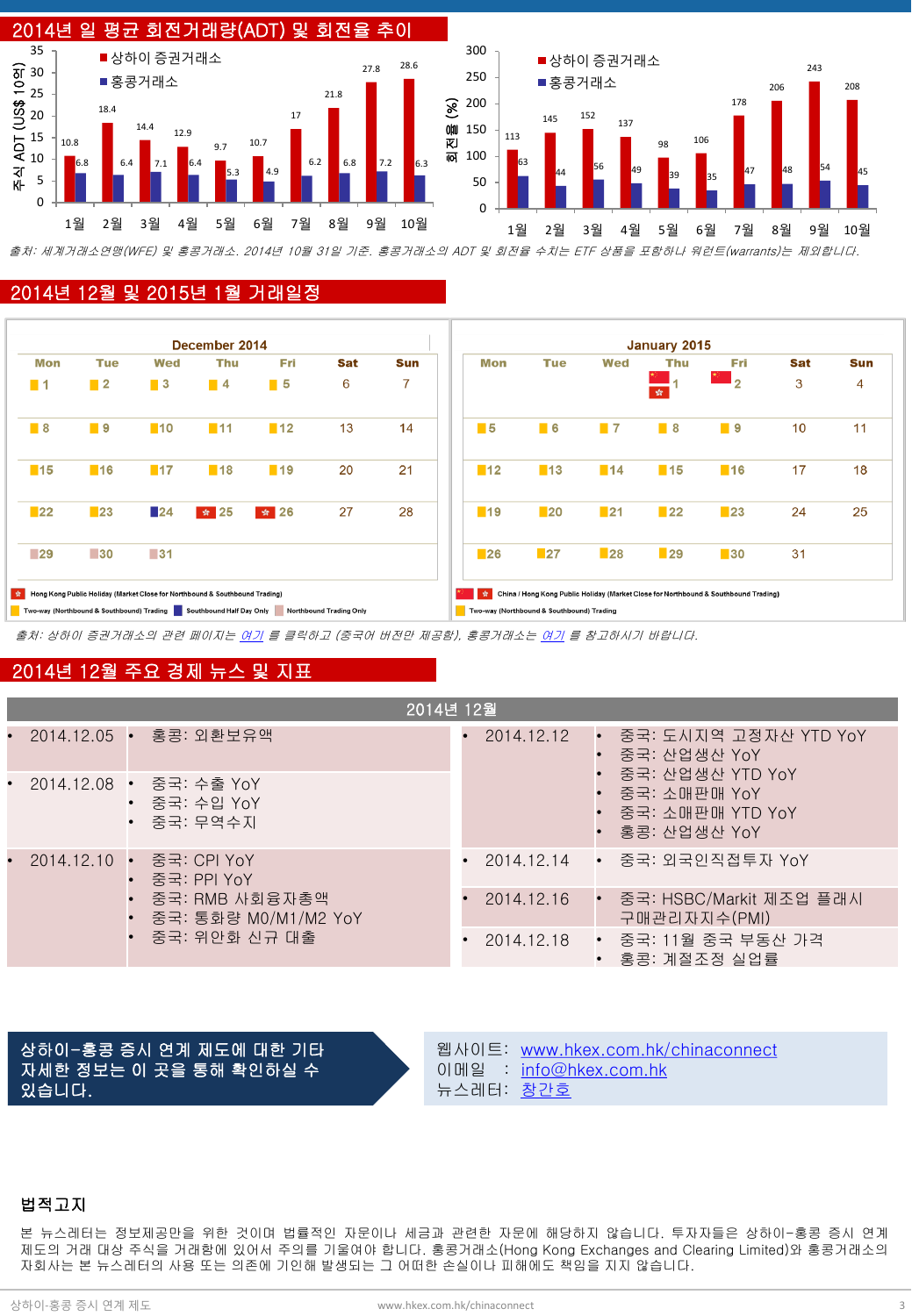# 차이나 커넥트 회원 증권사(China Connect Exchange Participants) 목록

| 농은국제증권                                                                                                                                  | 광발증권(홍콩)                                                        | 군영증권                                                     |
|-----------------------------------------------------------------------------------------------------------------------------------------|-----------------------------------------------------------------|----------------------------------------------------------|
| <b>ABCI Securities Company Limited</b>                                                                                                  | GF Securities (Hong Kong) Brokerage Limited                     | Noble Securities Company Limited                         |
| 발리(Bali)증권                                                                                                                              | 골드만삭스증권(아시아)                                                    | OCBC윙항증권                                                 |
| Bali Securities Co. Limited                                                                                                             | Goldman Sachs (Asia) Securities Limited                         | OCBC Wing Hang Shares Brokerage Co. Limited              |
| 바클레이즈 캐피탈 아시아                                                                                                                           | 월해증권                                                            | 옵티버 트레이딩 홍콩                                              |
| Barclays Capital Asia Limited                                                                                                           | Guangdong Securities Limited                                    | Optiver Trading Hong Kong Limited                        |
| BNP 파리바 증권(아시아)                                                                                                                         | 국도증권(홍콩)                                                        | 동방증권(홍콩)                                                 |
| BNP Paribas Securities (Asia) Limited                                                                                                   | Guodu Securities (Hong Kong) Limited                            | Orient Securities (Hong Kong) Limited                    |
| 중은국제증권<br><b>BOCI Securities Limited</b>                                                                                                | 국신증권(HK)<br>Guosen Securities (HK) Brokerage Company<br>Limited | 필립증권(홍콩)<br>Phillip Securities (Hong Kong) Limited       |
| 교은국제증권                                                                                                                                  | 국태군안증권(홍콩)                                                      | 보생기화                                                     |
| <b>BOCOM International Securities Limited</b>                                                                                           | Guotai Junan Securities (Hong Kong) Limited                     | Po Sang Futures Limited                                  |
| 요재증권(H.K.)<br>Bright Smart Securities International(H.K.) Limited                                                                       | 국원증권(홍콩)<br>Guoyuan Securities Brokerage (Hong Kong)<br>Limited | 통일증권(홍콩)<br>President Securities (Hong Kong) Limited     |
| 건은(CCB)국제증권                                                                                                                             | 해통국제증권                                                          | 푸르덴셜증권                                                   |
| <b>CCB</b> International Securities Limited                                                                                             | Haitong International Securities Company Limited                | Prudential Brokerage Limited                             |
| 장강증권(HK)                                                                                                                                | 항생증권                                                            | 제로국제증권                                                   |
| Changjiang Securities Brokerage (HK) Limited                                                                                            | Hang Seng Securities Limited                                    | Qilu International Securities Limited                    |
| 치부증권                                                                                                                                    | 항리증권(HK)                                                        | 화부가락증권                                                   |
| <b>Chief Securities Limited</b>                                                                                                         | Hani Securities (HK) Limited                                    | Quam Securities Company Limited                          |
| 중국광대증권(HK)                                                                                                                              | 홍콩국제증권                                                          | 회신리재                                                     |
| China Everbright Securities (HK) Limited                                                                                                | Hong Kong International Securities Limited                      | Realink Financial Trade Limited                          |
| 중국은하국제증권(홍콩)<br>China Galaxy International Securities (Hong Kong) Co.<br>Limited                                                        | HSBC 증권(홍콩)<br>HSBC Broking Securities (Hong Kong) Limited      | RHB OSK증권 홍콩<br>RHB OSK Securities Hong Kong Limited     |
| 중금공사(CICC)홍콩증권<br>China International Capital Corporation Hong Kong HSBC Securities Brokers (Asia) Limited<br><b>Securities Limited</b> | HSBC 증권(아시아)                                                    | 법국흥업증권(HK)<br>SG Securities (HK) Limited                 |
| 초상증권(HK)                                                                                                                                | 화태금융지주(홍콩)                                                      | 상은증권                                                     |
| China Merchants Securities (HK) Co., Limited                                                                                            | Huatai Financial Holdings (Hong Kong) Limited                   | Shacom Securities Limited                                |
| 중신건투증권<br>China Securities (International) Brokerage Company<br>Limited                                                                 | 일통증권<br>I-Access Investors Limited                              | 신은만국증권(H.K.)<br>Shenyin Wanguo Securities (H.K.) Limited |
| 창흥증권                                                                                                                                    | 공은국제증권                                                          | 화성증권                                                     |
| Chong Hing Securities Limited                                                                                                           | <b>ICBC</b> International Securities Limited                    | Sino Grade Securities Limited                            |
| 항풍증권                                                                                                                                    | 흥증증권(홍콩)                                                        | 시노팩증권(아시아)                                               |
| <b>Christfund Securities Limited</b>                                                                                                    | Industrial Securities (HK) Brokerage Limited                    | SinoPac Securities (Asia) Limited                        |
| CIMB증권                                                                                                                                  | 인스티넷 퍼시픽                                                        | 남화증권                                                     |
| <b>CIMB Securities Limited</b>                                                                                                          | Instinet Pacific Limited                                        | South China Securities Limited                           |
| 중신증권(HK)                                                                                                                                | J.P. 모건증권(홍콩)                                                   | 스탠다드차타드증권(홍콩)                                            |
| CITIC Securities Brokerage (HK) Limited                                                                                                 | J.P. Morgan Broking (Hong Kong) Limited                         | Standard Chartered Securities (Hong Kong) Limited        |
| 씨티그룹 글로벌 마켓 아시아                                                                                                                         | JTI증권                                                           | 신홍기투자                                                    |
| Citigroup Global Markets Asia Limited                                                                                                   | JTI Securities Limited                                          | Sun Hung Kai Investment Services Limited                 |
| CLSA 유한공사                                                                                                                               | KGI증권(홍콩)                                                       | 서스키하나 홍콩                                                 |
| <b>CLSA Limited</b>                                                                                                                     | KGI Securities (Hong Kong) Limited                              | Susquehanna Hong Kong Limited                            |
| 초은국제증권                                                                                                                                  | 김영증권(홍콩)                                                        | 대휘증권                                                     |
| CMB International Securities Limited                                                                                                    | Kim Eng Securities (Hong Kong) Limited                          | <b>Taifair Securities Limited</b>                        |
| 중국북방증권                                                                                                                                  | 킹스턴증권                                                           | 팀버힐증권 홍콩                                                 |
| <b>CNI Securities Group Limited</b>                                                                                                     | Kingston Securities Limited                                     | Timber Hill Securities Hong Kong Limited                 |
| 크레디트스위스증권(홍콩)                                                                                                                           | 곤태증권(금은)                                                        | 도요증권 아시아                                                 |
| Credit Suisse Securities (Hong Kong) Limited                                                                                            | Kuentai Securities (Kam Ngan) Company Limited                   | Toyo Securities Asia Limited                             |
| 군익증권(HK)                                                                                                                                | 육복증권(홍콩)                                                        | 동성증권(중개)                                                 |
| CSC Securities (HK) Limited                                                                                                             | Luk Fook Securities (HK) Limited                                | Tung Shing Securities (Brokers) Limited                  |
| 대신증권                                                                                                                                    | 맥쿼리 캐피탈 증권                                                      | 동태증권                                                     |
| Dah Sing Securities Limited                                                                                                             | Macquarie Capital Securities Limited                            | Tung Tai Securities Company Limited                      |
| DBS 비커스증권(HK)                                                                                                                           | 만리풍증권                                                           | UBS 증권 홍콩                                                |
| DBS Vickers (Hong Kong) Limited                                                                                                         | <b>Malahon Securities Limited</b>                               | UBS Securities Hong Kong Limited                         |
| 도이치증권 아시아                                                                                                                               | 원부증권(홍콩)                                                        | UOB 카이히언(홍콩)                                             |
| Deutsche Securities Asia Limited                                                                                                        | Masterlink Securities (HK) Corporation Limited                  | UOB Kay Hian (Hong Kong) Limited                         |
| 영황증권                                                                                                                                    | 조풍증권(홍콩)                                                        | 승리증권                                                     |
| <b>Emperor Securities Limited</b>                                                                                                       | Mega Securities (Hong Kong) Company Limited                     | Victory Securities Company Limited                       |
| 안신국제증권(홍콩)                                                                                                                              | 메릴린치 극동                                                         | 유안타증권(홍콩)                                                |
| Essence International Securities (Hong Kong) Limited                                                                                    | Merrill Lynch Far East Limited                                  | Yuanta Securities (Hong Kong) Company Limited            |
| 장웅증권                                                                                                                                    | 모건스탠리 홍콩                                                        | 월수증권                                                     |
| Ever-Long Securities Company Limited                                                                                                    | Morgan Stanley Hong Kong Securities Limited                     | Yue Xiu Securities Company Limite                        |
| 제일상해증권<br>First Shanghai Securities Limited                                                                                             | 남화증권(홍콩)<br>Nanhua Securities (Hong Kong) Company Limited       | 합계: 97개 회원 증권사 (2014년 11월 14일                            |
| 풀브라이트증권<br><b>Fulbright Securities Limited</b>                                                                                          | 중윤증권<br>National Resources Securities Limited                   | 기준)                                                      |

#### **본 명단은 웹사이트에 게재되어 있습니다: [여기](http://www.hkex.com.hk/eng/market/sec_tradinfra/chinaconnect/Documents/TTEP_List.xlsx) [를](http://www.hkex.com.hk/eng/market/sec_tradinfra/chinaconnect/EligiblePart.htm) 클릭하시기 바랍니다.**